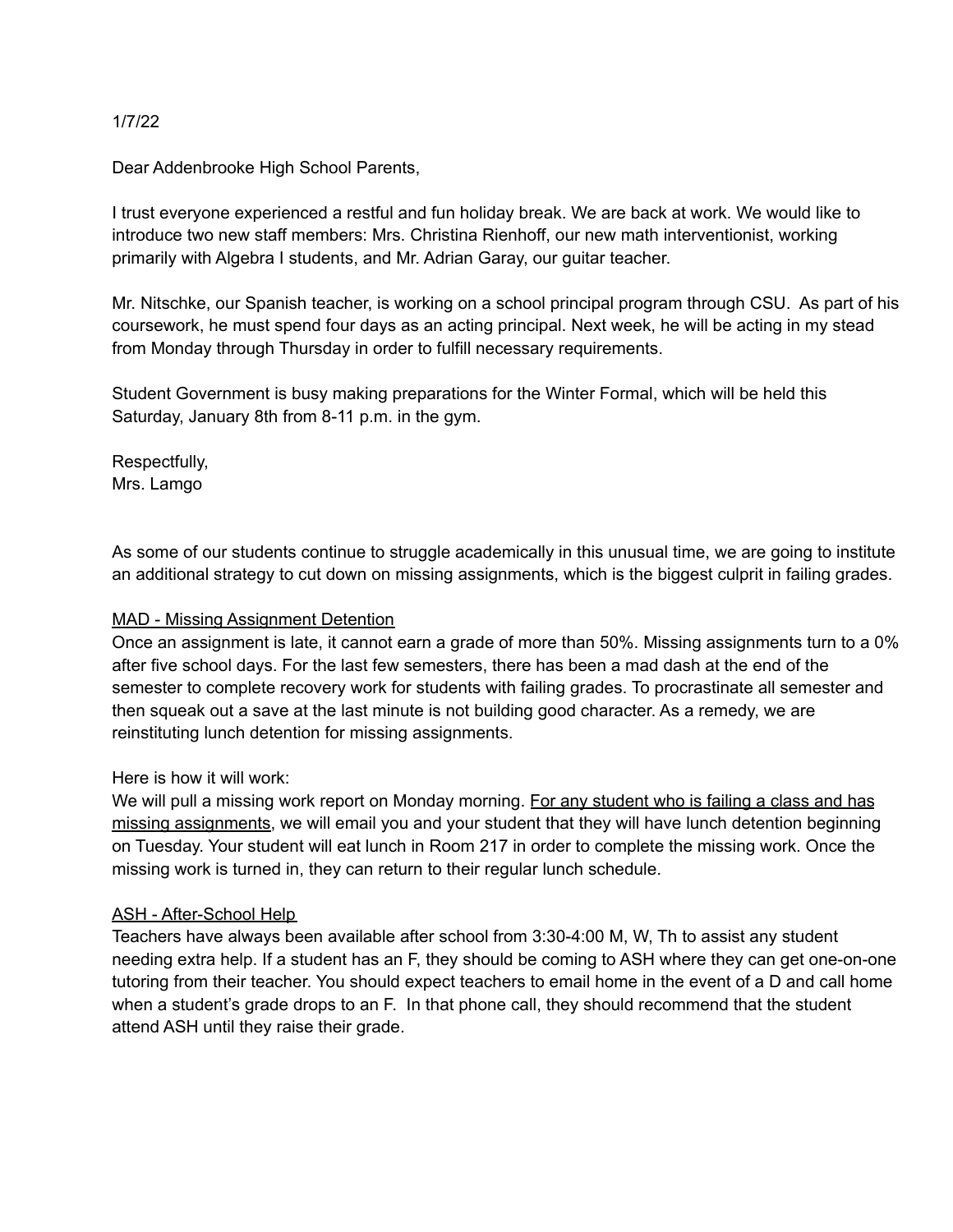#### Credit Recovery for a First Semester F

Last year, due to Covid, we allowed students who failed the first semester to earn a full credit **IF** they passed the second semester and passed the second semester final. We are going to offer that again this year. If your student earned an F in any class last semester, they can still get the full high school credit if they accomplish those two things.

# **To All Seniors:**

Seniors who do not attend a meeting with Mrs. Rupp by the end of January will not be able to **login to Google Classroom to see the assignments that are due for the capstone. Please make sure to accept one of the many invitations she has sent. If you have any questions, please contact Mrs. Rupp at** [krupp@addenbrooke.org.](mailto:krupp@addenbrooke.org) **Thank You!**

Calendar of Events:

Saturday, Jan. 8 Winter Formal (gym) 8-11pm

Tuesday, Jan. 18 MAPS Testing #2 (B1 Math, B2 Reading 6+)

Thursday, January 20th, 6:30pm at the prek-8 building Prospective Family Information Night

Th-Sat. Jan. 20-22 All-State Choir Festival

Thursday, Feb. 3 Ninth grade going to Romeo and Juliet at Colorado Ballet

Wednesday, Feb. 9 Gifted and Talented Field Trip

Friday, Feb. 11- start of MCR #3 Science Passage

Thursday, Feb. 17 P/T conferences 4-8p, 18th P/T Conferences 8-12a **In-person only**

# **Please see the attachment below regarding Yearbook Senior Pages.**